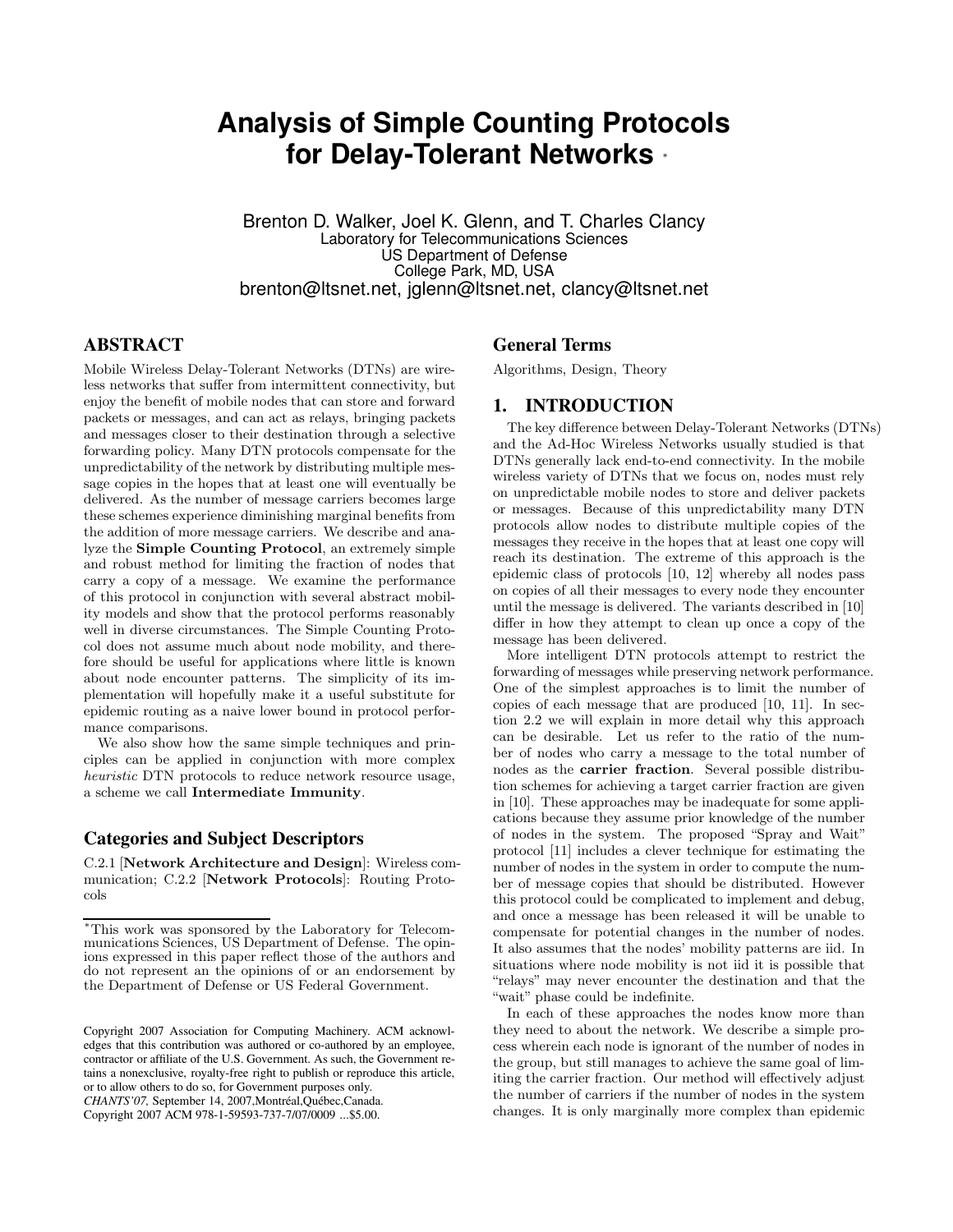routing and requires a very small amount of memory which depends linearly on the number of messages carried.

Another complementary approach to optimizing the distribution of message copies is to use heuristic protocols which only pass message copies to nodes which are considered more likely to bring the message closer to its destination. The details of such protocols can become very complex. The simplest type of heuristic protocol is the static hierarchy where the nodes are manually organized into tiers based on how likely they are to deliver a message to some common destination. For example in [9] the nodes are organized into a hierarchy of slow-moving or stationary sensors and highly mobile "mules" which aggregate messages from the sensors and deliver the data to access points. We will elaborate on this in section 4.1.

We will show how the principles of the Simple Counting protocol can be used in conjunction with heuristic DTN protocols to effectively "clean-up" unnecessary copies of a message once that message has established itself in a population of nodes which are closer to the message's destination. This technique, which we call Intermediate Immunity, has aspects in common with the idea of custody transfer [1] but on a collective scale.

In section 2 we will state our assumptions and explain how Simple Counting works. In section 3 we model the behavior of Simple Counting and compare to simulation results under different mobility models. In section 4 we will describe how Intermediate Immunity works, and in section 5 we will give results from a variety of simulated example scenarios.

# **2. THE SIMPLE COUNTING PROTOCOL**

#### **2.1 Assumptions**

DTNs are often viewed as mostly connected mobile wireless networks that suffer from intermittent disruptions and segment isolation. We take another, not uncommon, view of the DTN as a sparse disconnected collection of nodes that may occasionally come together in pairs or small groups. We model this situation using discrete space and discrete time. In this model each node occupies a cell in the grid and can communicate only with other nodes in its cell. A model like this seems like a reasonable approximation for very sparse networks such as the Saami Network or Zebra Net [4, 3], or in a denser urban environment where the nodes may have short range and be generally surrounded by obstructions. We do, however assume that the network is dense enough that encounters will take place. The actual encounter rate will determine the time scale on which data propagates.

#### **2.2 Why Limit the Carrier Fraction?**

Given a collection of nodes and a message to be delivered to some destination, we expect the probability of a delivery taking place to be roughly doubled if there are two message carriers instead of one. Likewise, if there are N nodes in the system and  $n \ll N$  of them carry a copy of the message, we expect the probability of delivery to be roughly  $n$  times what it would be for only one carrier. As  $n$  approaches the same order of magnitude as  $N$ , however, we expect to see diminishing benefits from each additional carrier. An example of this would be a geometric process with success probability p. The expected waiting time is  $\frac{1}{p}$ . If  $p = \frac{n}{N}$ then changes in  $n$  make very little difference in the waiting time if  $n$  is close to  $N$ . Therefore if our nodes' buffer space is at a premium it makes sense to limit the number of carriers to only a fraction of the nodes. Cutting the carrier fraction in half will drastically reduce buffer usage in the system as a whole, but is unlikely to have a large effect on delivery time.

#### **2.3 The Protocol**

The Simple Counting Protocol works as follows for each message M. We assume that nodes exchange some form of summary vector at the beginning of each meeting just as in the epidemic protocol [12].

- Each carrier of the message  $M$  keeps two counters
	- $n_c = #$  of consecutive non-carriers of M seen
	- $n_d = #$  of consecutive carriers of M seen
- If  $n_c \geq C$  for some threshold  $C \geq 0$  then hand off a copy of M and reset  $n_c = 0$ .
- If  $n_d \geq D$  for some threshold  $D > 0$  then drop your copy of M and reset  $n_d = 0$ .

Note that we always have either  $n_c = 0$  or  $n_d = 0$  so it isn't really necessary to keep two separate counters. In practice we just keep a single counter and represent  $n_c$  with positive values and  $n_d$  with negative values. Also we can assume that the copy threshold C and the drop threshold D will be less than 100, so it suffices for each node to keep a signed byte for each message it carries.

It is impossible for a message to be completely eradicated before it is delivered. When two nodes meet and exchange summary vectors, one of the nodes will always have to be the initial sender. The initial receiver must update its counters and delete the necessary messages before it offers its summary vector to the initial sender. If two carriers come together and the initial receiver decides to drop its copy of a message, the initial sender will perceive that node as a noncarrier of that message and will therefore be unable to drop its copy. Thus, only one copy of a message can be deleted in any encounter. Since a copy can only be deleted when two carriers meet, this can never result in a message being completely eradicated before it is delivered. Note that this reasoning does not apply to messages that are being dropped due to storage constraints. There are some small changes that can be made to this protocol to slow down message eradication in situations where buffers are full, but we choose to focus on the simplest version here.

One potential benefit of this technique is that the set of message carriers changes over time. The copy-amortization techniques in [10] are geared towards achieving more diverse spatial distribution of message copies, as is the"binary spray and wait" scheme in [11]. They make a special effort to make sure that the eventual message carriers are not just the first ones that the source sees. In our scheme the available copies are constantly percolating through the nodes. Even if the nodes' mobility patterns are not iid, this percolation automatically gives us greater spatial diversity. The drawback of this is that more energy is spent on transmissions than if we just picked a fixed subset of nodes to be carriers. We will quantify this in section 3.2.1.

Note that Simple Counting with  $C = 0$ ,  $D = \infty$  is equivalent to traditional epidemic routing.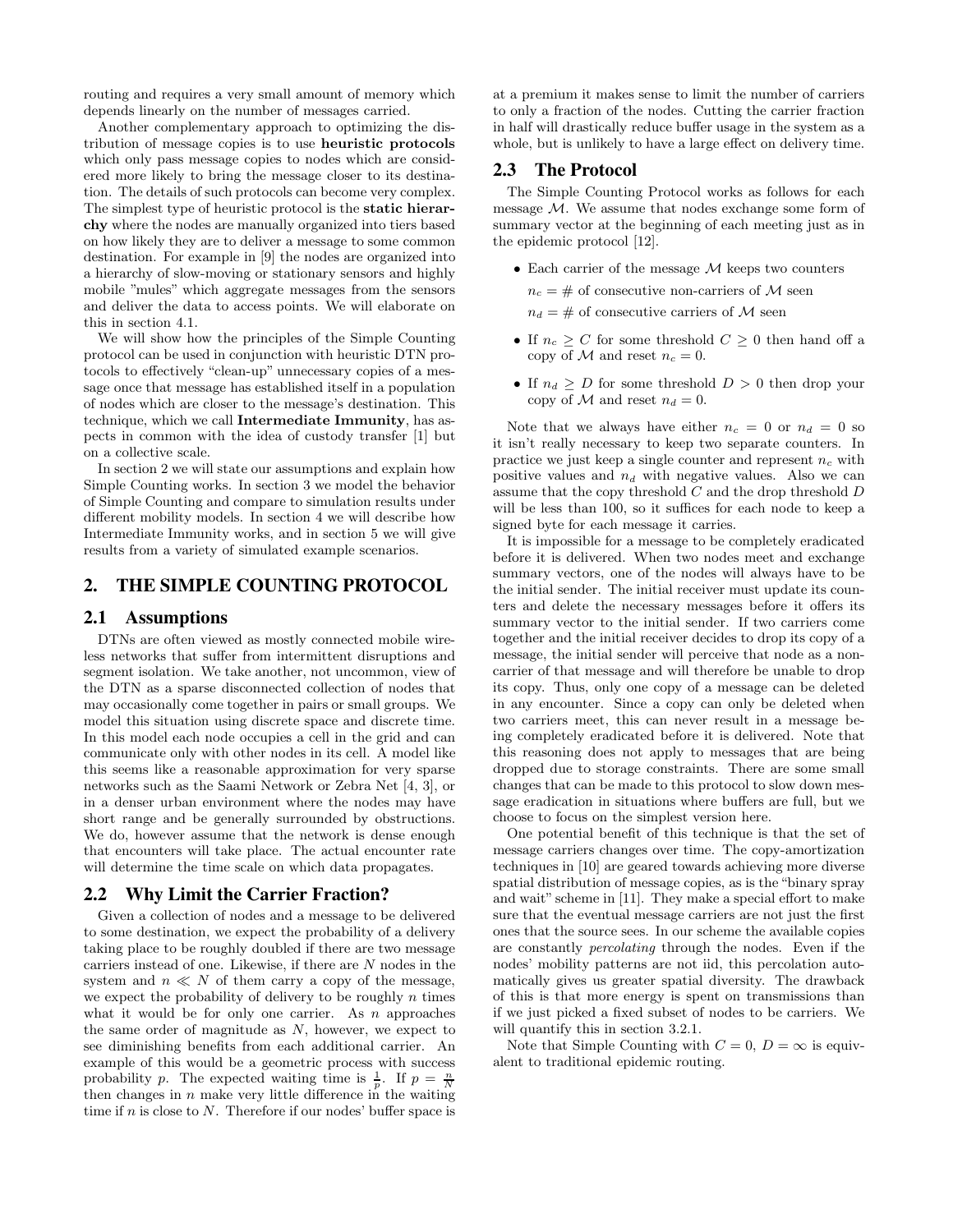# **3. ANALYSIS**

First we study the steady-state properties of Simple Counting under uniform mobility. Then we will address other mobility models and some transient properties.

#### **3.1 Mobility Models**

In our analysis we will refer to a number of mobility models so we take a moment to summarize what they are. Our analysis and simulations use a discrete toroidal grid and discrete time. We often refer to grid points that can be occupied by nodes as "cells".

• Uniform (UNI)

If the simulation space is a  $K \times K$  grid, then at any time step each node has a uniform  $1/K^2$  probability of being in any cell on the grid, independent of its previous position.

• Random Walk (RAW)

At each step a node makes a list of its neighboring cells and chooses its next position uniformly from those neighbors.

• Random Direction (RDIR)

Each node chooses a velocity uniformly from some interval  $[v_{min}, v_{max}]$ , a direction uniformly from the interval  $[0, 2\pi)$  and a duration uniformly from some interval  $[r_{min}, r_{max}]$ . Then it travels in the chosen direction at the chosen velocity for the chosen amount of time [7].

• Localized Random Walk (LRAW)

Each node is assigned a fixed home cell. At each step each node makes a list of its neighboring cells and chooses one with multinomial probability depending on each cell's distance from the node's home cell. In particular

*Prob*(choosing cell *i*) 
$$
\propto e^{-d_i/2\tau}
$$

where  $d_i$  is the taxicab distance from cell i to the home cell and  $\tau$  is some positive parameter we call the "tightness parameter". It turns out that a node following the LRAW mobility model will have a double exponential (or Laplace) stationary distribution about the home cell. We will pull in a variety of properties of this mobility model, though a complete analysis is beyond the scope of this paper [13].

#### **3.2 Steady-State Analysis**

The only two parameters this scheme takes are the copy threshold, C, and the delete threshold, D. We would like to compute the expected carrier fraction achieved at equilibrium for parameters  $(C, D)$ . We assume there are N nodes in the system and (for the present analysis) assume that at any time every node has an equal probability of encountering any other node. This is essentially assuming that the nodes have a uniform mobility model.

Let  $\alpha \in [0, 1]$  be the carrier fraction. That is, there are  $\alpha N$ carriers in a system with  $N$  nodes. Then for any particular node we can model its copy and drop counters,  $n_c$  and  $n_d$ , as Markov processes. Let  $\pi_j(\alpha)$  be the probability that the copy counter  $n_c = j$  given carrier fraction  $\alpha$ . Similarly, let  $\rho_j(\alpha)$  be the probability that the drop counter  $n_d = j$ .

First consider the copy counter,  $n_c$ , which tracks the number of consecutive non-carriers the node has seen. Upon seeing the  $C^{\text{th}}$  consecutive non-carrier the node makes a copy and resets  $n_c$ , so the counter can take any value from 0 to  $C - 1$ . In any encounter, the probability of seeing a noncarrier and increasing the counter is  $(1-\alpha)$ . The probability of seeing a carrier and resetting the counter to 0 is  $\alpha$ .



This model is represented by the  $C \times C$  matrix

$$
A = \begin{pmatrix} \alpha & \alpha & \dots & \alpha & 1 \\ 1 - \alpha & 0 & \dots & 0 & 0 \\ 0 & 1 - \alpha & \dots & 0 & 0 \\ \vdots & & & \ddots & & \vdots \\ 0 & 0 & \dots & 1 - \alpha & 0 \end{pmatrix}
$$
 (1)

This model is ergodic and has a stationary solution  $A\mathbf{x} =$ x. The only state we are really interested in is the  $(C-1)$ th state which is occupied with probability

$$
\pi_{C-1}(\alpha) = \frac{\alpha (1 - \alpha)^{C-1}}{1 - (1 - \alpha)^C}
$$
 (2)

For any carrier fraction,  $\alpha$ ,  $(\alpha N)(1 - \alpha) \pi_{C-1}(\alpha)$  is the expected rate at which copies are being produced. Similar reasoning tells us that  $(\alpha N) \alpha \rho_{D-1}(\alpha)$  is the expected rate at which copies are being dropped, where

$$
\rho_{D-1}(\alpha) = \frac{(1-\alpha)\,\alpha^{D-1}}{1-\alpha^D} \tag{3}
$$

is the probability of the delete counter,  $n_d$ , having value  $D-1$ .

To compute the steady state of the system we reason that the rate at which copies are being produced must equal the rate at which copies are being dropped. This is true when  $(1 - \alpha) \pi_{C-1}(\alpha) = \alpha \rho_{D-1}(\alpha)$ . More explicitly, when

$$
\frac{(1-\alpha)\alpha^D}{1-\alpha^D} = \frac{\alpha\,(1-\alpha)^C}{1-(1-\alpha)^C} \tag{4}
$$

We do not know of a way to get a general closed-form solution for  $\alpha$  as a function of C and D. But  $\alpha \rho_{D-1}(\alpha)$  is monotonically increasing from 0 on [0, 1], and  $(1 - \alpha) \pi_{C-1}(\alpha)$  is monotonically decreasing to 0 over the same interval. Therefore for any given  $C$  and  $D$  there exists a unique equilibrium point and it is simple enough to solve numerically for  $\alpha$ . Figure 1 shows an example for  $D = 3$  and  $C = 5$ .

We are interested in how accurately this protocol achieves the desired carrier fraction. This will depend on the mobility pattern of the nodes. In our analysis we assumed that probability of a carrier node encountering another carrier was equal to the global carrier fraction. This is the case if the nodes follow a uniform mobility model, and it turns out to be a good approximation for the other mobility models we consider. We make the following brief and intuitive argument for why our analysis will be applicable even for localized mobility models:

Definition: By a neighborhood of nodes we mean a collection of two or more nodes among which the encounter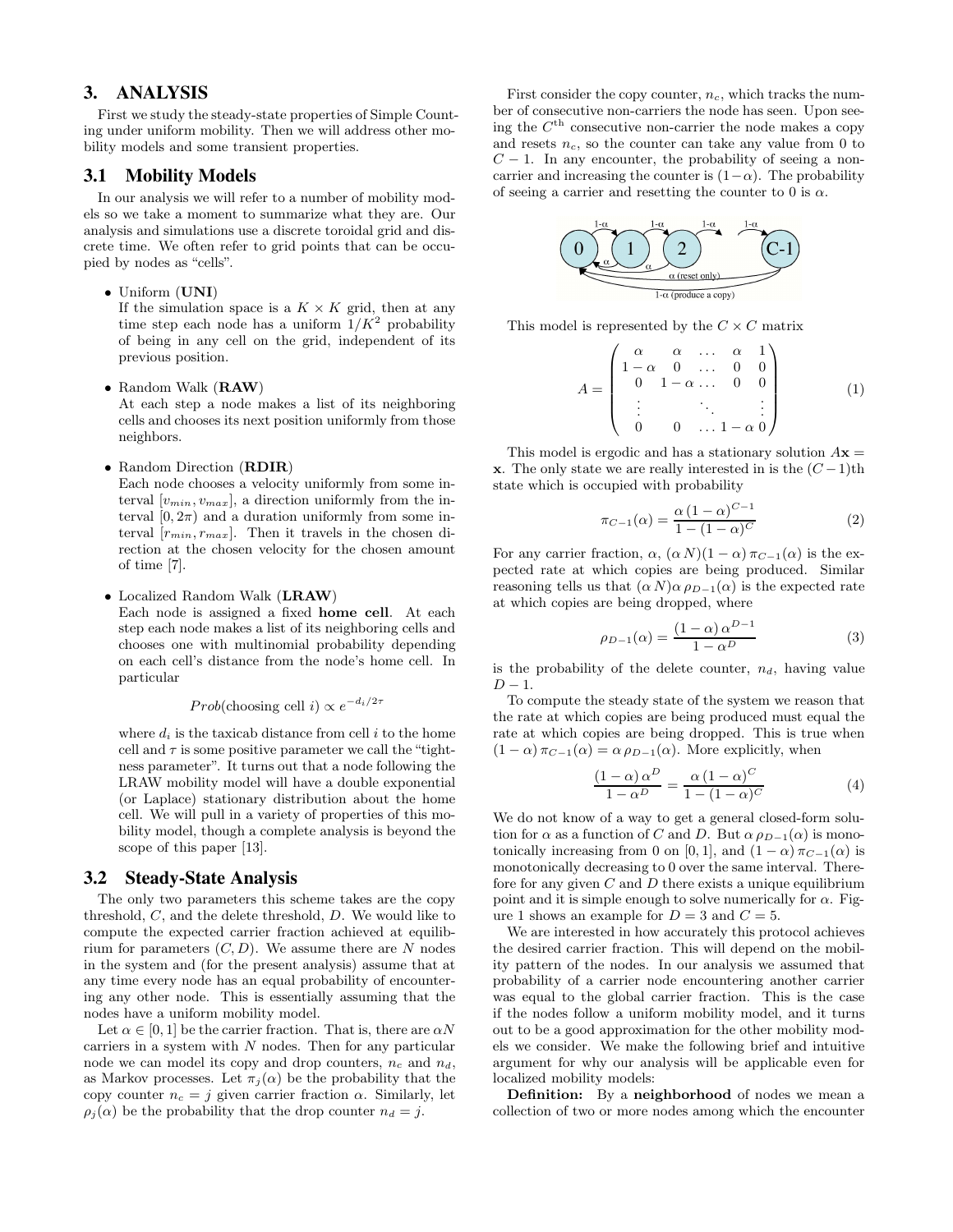

Figure 1: Plot of  $(1-\alpha)\pi_{C-1}(\alpha)$  and  $\alpha \rho_{D-1}(\alpha)$  as functions of the carrier fraction,  $\alpha$ . The value of alpha where the two curves intersect is the equilibrium point, where the expected rate of copy creation is equal to the expected rate of copy deletion.

pattern is approximately uniform. That is, each node is approximately equally likely to encounter any other node in its neighborhood.

Assumption: If the expected carrier fraction for every neighborhood of nodes is  $\alpha$ , then the expected global carrier fraction for all nodes in the system is  $\alpha$ .

For example, consider a set of nodes with random walk mobility. If one draws a circle that only encloses a few nodes, the set of nodes enclosed by the circle would be a neighborhood of nodes. They are all approximately the same distance from each other, and therefore their encounter probabilities are approximately equal. Now, if the carrier fraction among the nodes in any such circle were about  $\alpha$ , the carrier fraction of all nodes in the system would also be about  $\alpha$ .

It is possible to draw node arrangements where this is not true, but such exceptions will be rare and short-lived. A lot more could be said about this, but we appeal to the reader's intuition and the consistency of our results. Figure 2 compares predicted equilibrium carrier fractions to simulation results for several mobility models. In all cases the predicted carrier fraction is fairly close to that observed. This highlights the flexibility and robustness of Simple Counting.

#### *3.2.1 The cost of message percolation*

The fact that the message carriers are constantly changing can be seen as a benefit. Under non-uniform and non-iid mobility models this *percolation* will usually ensure that all nodes will get a turn being message carriers. The cost of this percolation is that Simple Counting will consume energy on transmissions even after the desired carrier fraction has been reached. We can use the analysis in this section to quantify this.

Suppose the mean pair encounter rate is  $R$  and the equilibrium carrier fraction is  $\alpha_0$ . Then the expected rate at which message copies are being transmitted at equilibrium is  $R\alpha_0 N(1-\alpha_0)\pi_{C-1}(\alpha_0)$ . This turns out to be fairly small in most situations, however it is an aspect that could be improved upon.



Figure 2: Predicted carrier fractions compared to carrier fractions observed in simulations for several mobility models. In all cases  $C = 10$  and D is allowed to vary between 2 and 10. We omit the error bars to keep the plot legible. The experimental standard deviations were always in the range of 2-4%.

# **3.3 Transient Analysis**

Even though different mobility models do not have a great impact on the steady-state properties of the Simple Counting protocol, they will have a great effect on its transient properties. That is, the speed and manner with which the system reaches equilibrium. One thing that is true in general is that the Simple Counting protocol will slow down the spread of messages relative to epidemic. Even when the carrier fraction is very small, a node must encounter C consecutive non-carriers before it is allowed to hand off its first copy. This could be viewed as benefit or a detriment. In some situations it might make sense to slowly increase the carrier fraction in the hopes that the destination is nearby and that the message will be delivered directly without wasting too much energy and storage. In other situations one may want to reach the equilibrium fraction as fast as possible. In this case a node might produce as many copies as possible immediately after the message is released and then let the Simple Counting protocol rein in the carrier fraction, analogously to TCP "slow-start".

Another small modification to Simple Counting is what we call "fast mode", where a message carrier does not reset its  $n_c$  counter after handing off a message copy. The analysis of these sorts of variations is almost exactly the same as for plain Simple Counting. We restrict our analysis here to the simplest protocol.

#### *3.3.1 Transient properties with UNI*

The goal of this analysis is to derive a function  $c(t)$  which approximates the expected number of copies of a message in circulation at time t. This process can be modeled as a differential equation. As a starting point consider the epidemic protocol (equivalent to the simple counting protocol with  $C \leq 1$  and  $D = \infty$ ). Uniform epidemic spread is modeled by:

$$
\frac{d}{dt}c_{epidemic,UNI}(t) = NRc\left(1 - \frac{c}{N}\right)
$$
\n(5)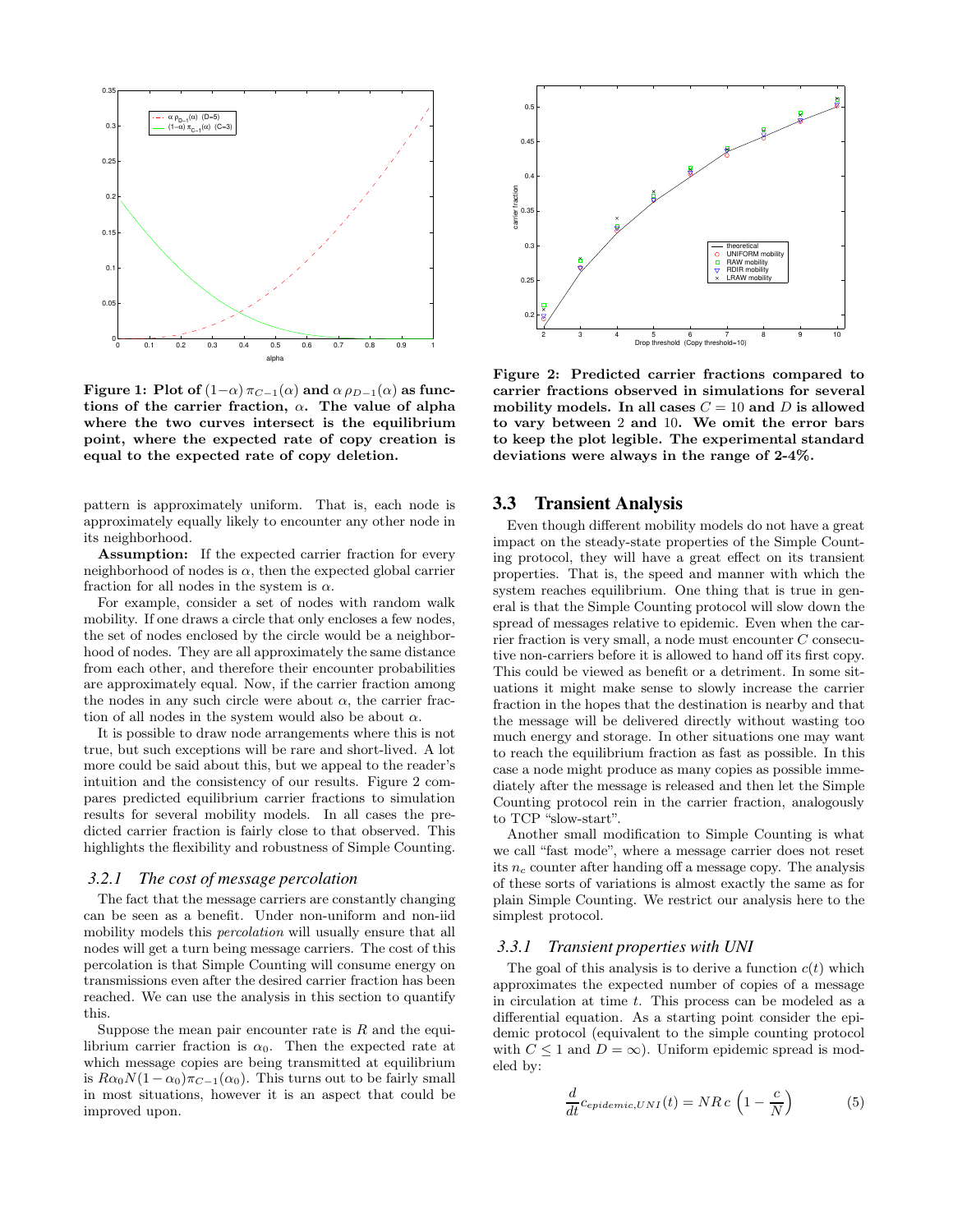where  $R$  is the pair encounter rate of the nodes and  $N$  is the number of nodes in the system. Under the uniform mobility model on a  $K \times K$  grid we have  $R = 1/K^2$ . The factor c is the number of carriers at time t and the factor  $(1 - c/N)$  is the probability of encountering a non-carrier. This is solved by the logistic equation:

$$
c_{epidemic,UNI}(t) = \frac{Ne^{NRt}}{N + (e^{NRt} - 1)}
$$
(6)

The situation under the simple counting protocol is complicated by two factors:

- Not all carriers are eligible to hand off a copy.
- Message copies may be dropped.

Luckily eqn 2 provides the expected fraction of carriers that are eligible to create message copies as a function of total carrier fraction<sup>1</sup>. To compensate for the first issue we replace c in the logistic differential with  $c \pi_{C-1}(c/N)$ . We also add a term representing the rate at which message copies are being dropped. This is almost the same as the copy-creation term except we use  $\rho_{D-1}(c/N)$  which represents the probability that an arbitrary carrier is eligible to drop its message copy, and we replace  $(1 - c/N)$  with  $c/N$ . Combining the copy creation and copy deletion terms and factoring we get:

$$
\frac{d}{dt}c_{SC,UNI}(t) = NRc\left(\left(1-\frac{c}{N}\right)\pi_{C-1}(c/N)\right) - \frac{c}{N}\rho_{D-1}(c/N)\right) \tag{7}
$$

This will not have a closed form solution, but we can solve it numerically for reasonable initial conditions.

#### *3.3.2 Transient properties with LRAW mobility*

We summarized the Localized Random Walk mobility model in section 3.1. Part of the rationale for naively limiting carrier fraction, as the simple counting protocol does, is a scenario where the source belongs to a group of nodes that is spatially restricted, relying on highly mobile "MULE" nodes [9] to pass by and pick up message copies. In situations like this, limiting the carrier fraction can reduce buffer usage in the spatially restricted group of nodes by an order of magnitude while having little impact on the message pickup probability.

When several nodes obeying the LRAW mobility model share the same home cell we will refer to them as an"LRAW cloud". It turns out that the expected pair encounter rate in an LRAW cloud with tightness parameter  $\tau$  can be computed exactly [13].

$$
R = \frac{1}{16\tau^2} \tag{8}
$$

To model SC in an LRAW cloud, the differential equation in the last section must also be modified to account for the fact that the nodes are not uniformly mixed. That is, as message copies spread, carriers are more likely to be near other carriers and non-carriers near other non-carriers. In the uniform case the probability of a carrier seeing a noncarrier was  $(1 - c/N)$ . In the case of an LRAW cloud it will



Figure 3: Plot of simulated and theoretical  $c(t)$ curves for LRAW and UNIFORM mobility models using Simple Counting with  $C = 10$ ,  $D = 3$ . All plots are for N=100 nodes. The uniform results are for a  $100 \times 100$  grid and the LRAW results are for  $\tau = 10.0$ . The simulation results are averaged over 50 runs.

be less. In particular we have found that replacing the linear  $(1 - c/N)$  term with  $2(1 - c/N)/(NR t + 1)$  gives a good approximation. So epidemic message spread in an LRAW cloud is approximated by the differential equation:

$$
\frac{d}{dt}c_{epidemic,LRAW}(t) = \frac{2NRc}{NRt+1}(1-c/N)
$$
(9)

which has a closed-form solution which is invertible to give  $t$ as a function of c. We will write  $\tilde{t}(c)$  to denote the function obtained through this inversion.

$$
c(t) = N \frac{(NR t + 1)^2}{N + (NR t + 1)^2 - 1}
$$
\n(10)

$$
\tilde{t}(c) = \frac{1}{NR} \sqrt{\frac{c(N-1)}{N-c} - 1} \tag{11}
$$

Just as in the uniform case we adjust the  $c(t)$  differential equation to include both the copy-creation and the copydeletion processes. The resulting differential equation is:

$$
\frac{d}{dt}c_{SC,LRAW}(t) = \frac{2NRc}{NR\tilde{t}(c) + 1} \left( \left( 1 - \frac{c}{N} \right) \pi_{C-1}(\frac{c}{N}) - \frac{c}{N} \rho_{D-1}(\frac{c}{N}) \right)
$$
(12)

We can solve this numerically. Figure 3 compares experimental  $c(t)$  results to numerical solutions for the differential equations just given for UNIFORM and LRAW mobility models. The figure illustrates how the mobility model affects the transient properties of the message spread. The differential equations do a reasonable job of capturing the differences in the transient properties of the mobility models.

## **4. INTERMEDIATE IMMUNITY**

In this section we explain how the same principles that make the Simple Counting protocol work can be used in conjunction with a heuristic protocol to reduce the resource usage in a DTN. The idea is to "clean up" message copies

<sup>&</sup>lt;sup>1</sup>This isn't completely accurate for the protocol we have described. The actual number of carriers eligible to make copies lags the instantaneous carrier fraction because all new carriers are initialized with  $n_C = 0$ ,  $n_D = 1$ .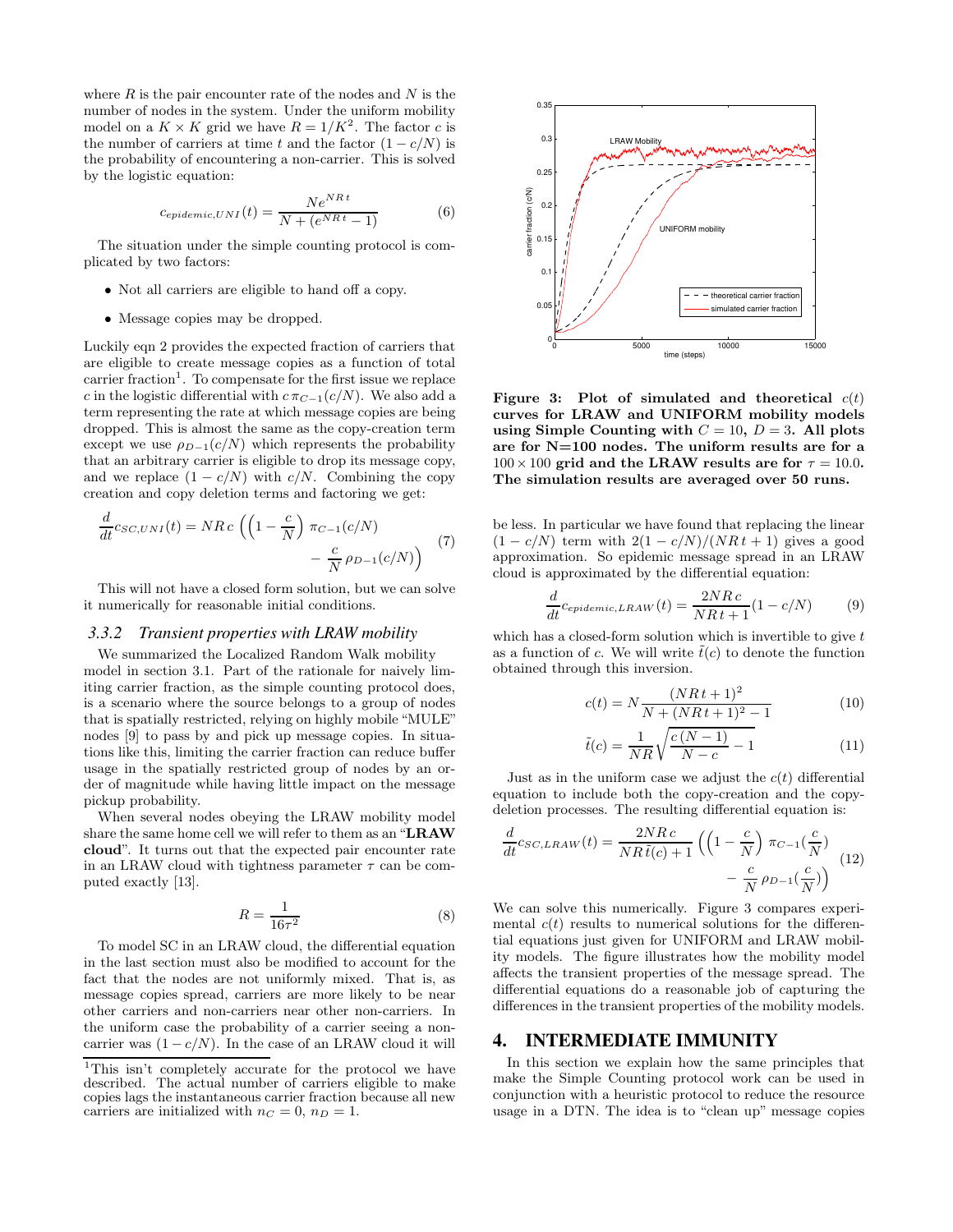from nodes which are considered further away from the destination. These more distant nodes are made immune to the message before it is actually delivered. The judgment regarding when such an immunity is justified is made based on a criterion very similar to that used in Simple Counting.

## **4.1 A Note on Heuristic Protocols**

By "heuristic protocol" we mean a protocol where nodes have some notion of their "distance" from the destination of a message. That is, some scalar quantity that reflects the likelihood that giving that node a message copy will lead to the message being delivered. Designing such protocols is a broad and difficult problem. Solutions are generally tuned to a particular type of scenario. Some examples would be

- A mobile wireless network where the nodes have GPS information and they can compute their physical distance from any particular destination.
- A *static hierarchy* where certain classes of nodes are pre-programmed to be considered more likely to deliver a message to a common destination. This might be the case in a data-gathering sensor network such as that described in [9] or [14].
- A logical metric based on past encounters such as that described in [4].
- More complicated heuristics such as [6] or [2]

For our experiments we use a multi-tiered static hierarchy. All nodes will be pre-programmed with a routing table accurately reflecting their distance from the destination. We are really assuming the best case scenario for these experiments. We have also done experiments with heuristics derived from encounter histories, but the amount of analysis possible with such protocols is beyond the scope of this paper.

# **4.2 Measuring Protocol Efficiency**

One way to measure the efficiency of a DTN protocol is to look at the total amount of buffer space a message takes up in the system as a whole (the size of the message times the number of copies in circulation), and the amount of time it occupies that memory for.

As before we denote the number of copies of the message in circulation at time t by  $c(t)$ . Then if we treat time as discrete (as we do in our simulations) the Time-Weighted Network Storage (TNS) [8] of a message of size  $s$  is

$$
T = \sum_{t=t_0}^{\infty} s \, c(t) \tag{13}
$$

We believe that minimizing time-weighted network storage is a reasonable measure of the efficiency of a delaytolerant protocol. On one hand it induces us to keep the number of copies low, thereby conserving buffer space. On the other hand it induces us to keep latency reasonable, since even if there is only one copy of a message in circulation, its impact on the network could become very large if it persists in the system for a very long time.

#### *4.2.1 Controlling TNS*

If we want the time-weighted network storage of a message to be finite, we must institute some mechanism that will eventually eliminate all copies of the message from all nodes'

buffers. The simplest approach is to use a Time-to-Live (TTL), whereby each message is stamped with a creation time and all carriers of a message drop their copies after a certain time limit. This has the benefit of being relatively easy to implement and possibly easier to analyze, since (13) has finite endpoints. The main drawbacks are that the TTL method may drop the message before it is delivered and the TTL value must be carefully chosen based on assumptions about the network. If the latency distribution is multimodal or has a high variance there may be no reasonable way to choose a TTL value. Therefore TTL-type protocols will lack flexibility and robustness.

We prefer the commonly used idea of a vaccine, or antipacket as described in [10]. The idea is that when a message is delivered, the destination releases a piece of meta-data called an anti-packet for that message. Any node which receives the anti-packet drops its copy of the message. It is assumed that the anti-packets spread in an epidemic manner. Realistically the anti-packets would have to eventually expire. Otherwise the network capacity would be eaten up by the overhead of exchanging longer and longer lists of anti-packets. We will ignore that issue and assume that antipackets persist at least until all message copies are totally eradicated.

When such a vaccination system is instituted in conjunction with epidemic message spread we expect the number of message copies to increase initially, then decrease more or less symmetrically once the message is delivered and the anti-packet is released. Figure 6 depicts this process for a population of nodes with LRAW mobility and uniformly randomly placed home cells. The TNS of this experiment would be the area under the curve.

# **4.3 Details of Intermediate Immunity**

The idea behind Intermediate Immunity is that the nodes can be logically divided into levels based on their heuristic distance from the message destination. Specifically, we will say that two nodes belong to the same level relative to some destination if their heuristic distances from that destination are the same or very close. The destination is always assumed to be at level 0 relative to itself, and nodes belonging to higher levels are less likely to meet the destination. Within a node's own level it manages the number of copies using Simple Counting. That is, only nodes in the same level affect a node's carrier counter, and a node distributes copies within its own level only when its carrier counter reaches the copy threshold, C. The nodes always pass message copies to nodes in levels is closer to the destination, but never to nodes which belong to levels further from the destination.

To institute Intermediate Immunity we introduce the immunity threshold,  $I$ . When a node encounters  $I$  consecutive carriers of a message within its own level it releases an "intermediate anti-packet" for some more distant level. If a node's heuristic distance to the destination is  $l$ , it can release an anti-packet for all nodes of distance at least  $l + g$ where we will call q the **immunity lag**. Under Intermediate Immunity an anti-packet must contain at least some identifier for the message that it immunizes against and a scalar indicating what level the immunity is for. When two nodes meet and exchange anti-packets, the immunity for the lower (closer) level always supersedes immunity for the higher (more distant) level.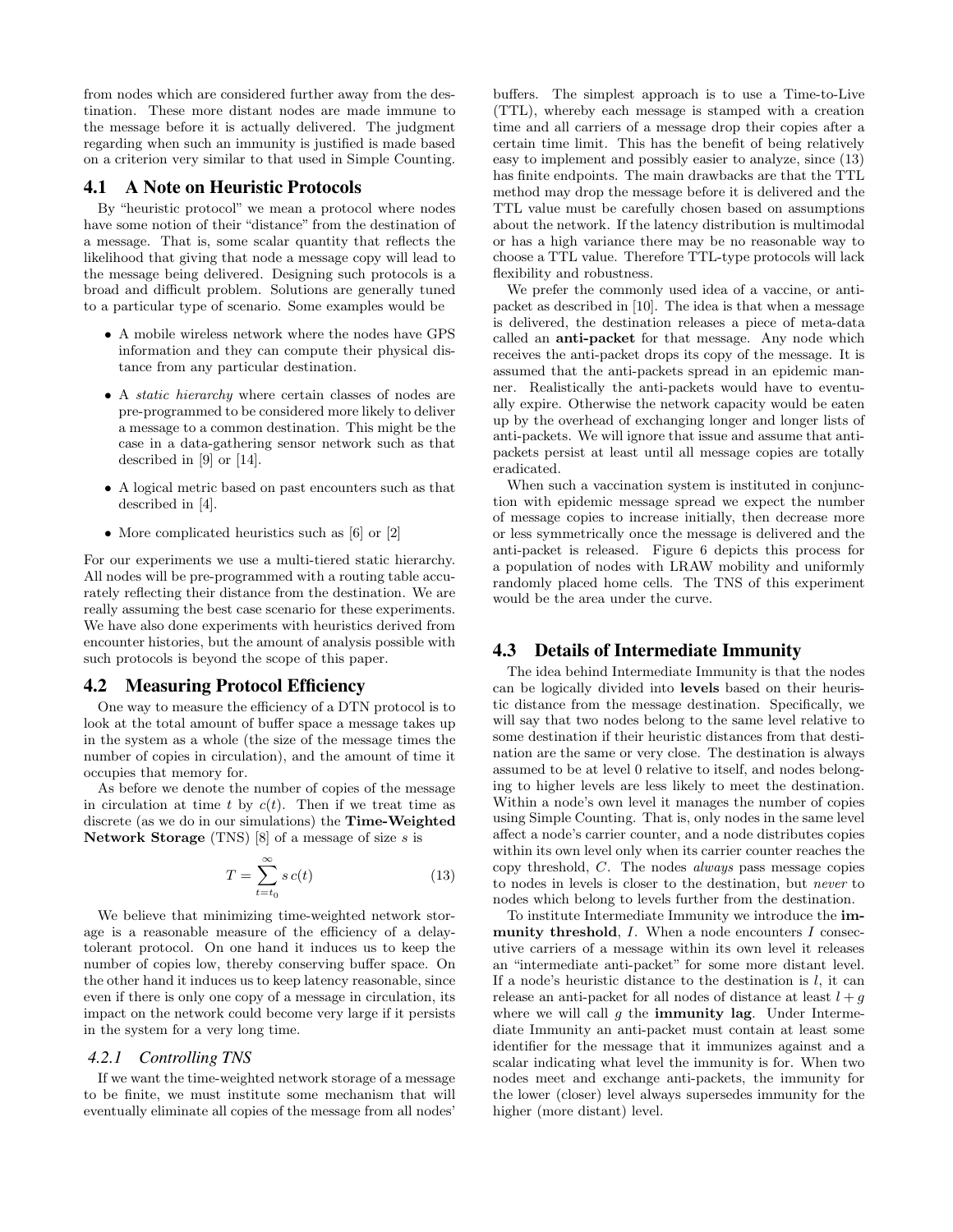

Figure 4: The branched chain scenario. Each cloud in the diagram represents a collection of about 50 LRAW nodes sharing a common home cell.

# **5. EXPERIMENTS AND RESULTS**

#### **5.1 Branched Chain**

Consider the simple scenario of a branched chain of LRAW clouds (Fig 4). This is a chain in the sense that the home cells of the LRAW clouds are close enough that the nodes from adjacent clouds will occasionally meet and propagate the message from one cloud to the next. The message source and destination are at opposite ends of the chain. The branch exists as a potential wrong turn that the message could take were there no routing heuristic in place. The nodes are pre-programed with heuristic distances to give a 8-tiered static hierarchy. The destination node is always at level 0 relative to itself. The nodes in the same cloud as the destination are assigned level 1. The nodes in the next cloud are assigned level 2, and so on until we reach the ends of the chain.

The message is initially released by a node in the source cloud and the propagation of the message within cloud 7 is controlled by Simple Counting. When a message carrier in cloud 7 meets a node from cloud 6, however, it always hands off a message copy. Similarly from cloud 6 to cloud 5. In this example we set the immunity lag  $g = 2$ , so when a carrier in cloud 5 encounters enough consecutive carriers within its own cloud, it can release an anti-packet for levels 7 and higher. This anti-packet spreads backwards to cloud 7 and eradicates all message copies from those nodes.

Since the anti-packet tends to spread more quickly than the message itself we expect that message copies will only reside in 2 to 3 clouds at a time, and in those clouds the carrier fraction is limited by Simple Counting. One would expect that this would reduce the time-weighted network storage relative to epidemic or even a heuristic protocol with standard immunity. It is conceivable, though, that the added latency of simple counting will outweigh the gains made by reducing the carrier fraction. We find experimentally that this is not the case. Simple Counting and Intermediate Immunity reduce the TNS by a factor of two relative to the heuristic protocol alone. Figure 5 shows a comparison of TNS and latency for these two possibilities and also epidemic message routing with anti-packets.

#### **5.2 Clouds and Carriers**

Suppose we have four LRAW clouds, all far enough apart that the probability of their nodes meeting is effectively 0.



Figure 5: The TNS of epidemic routing, heuristic protocol alone, and Simple Counting + Intermediate Immunity (SC+II) for the three scenarios described here. Data points are averaged over 50 runs and error bars are one standard deviation. The SC+II data points are labeled with their counting thresholds:  $(C, D, I)$ 

The message source will reside in one cloud and the message destination in another cloud. Suppose also that there are some number of highly mobile "carrier" nodes which we will model as having Random Direction (RDIR) mobility. Again, the destination has level 0 relative to itself and the other nodes in its cloud have level 1. All RDIR carrier nodes are assigned level 2, and the non-destination clouds are all assigned level 3.

Once the message is released in the source cloud the carrier fraction is controlled by Simple Counting. We have observed that reducing the carrier fraction in the source cloud saves buffer space without increasing the pick-up latency by very much. Similarly, once a copy of the message is passed by an RDIR carrier to the destination cloud, the carrier fraction in the destination cloud is controlled by Simple Counting, reducing buffer usage without delaying message delivery by very much.

Since there are effectively only three "levels" in this scenario the gains we see come mainly from the effects of Simple Counting and are not as dramatic as the other two scenarios.

## **5.3 Uniformly Placed LRAW Nodes**

Suppose we have a collection of nodes with LRAW mobility and home cells placed uniformly randomly on a grid. We will assume that each node has some rough GPS ability in that it knows the Cartesian distance from its home cell to the destination's home cell. In this example this Cartesian distance will act as the routing heuristic. Nodes will treat other nodes as belonging to their same level if their Cartesian distance to the destination is within  $\delta = 20$  of their own. In effect the levels relative to the destination are arranged in concentric circles about the destination node. The "cleaning up" effect of intermediate immunity is particularly effective in this scenario because of the large size of the more distant levels.